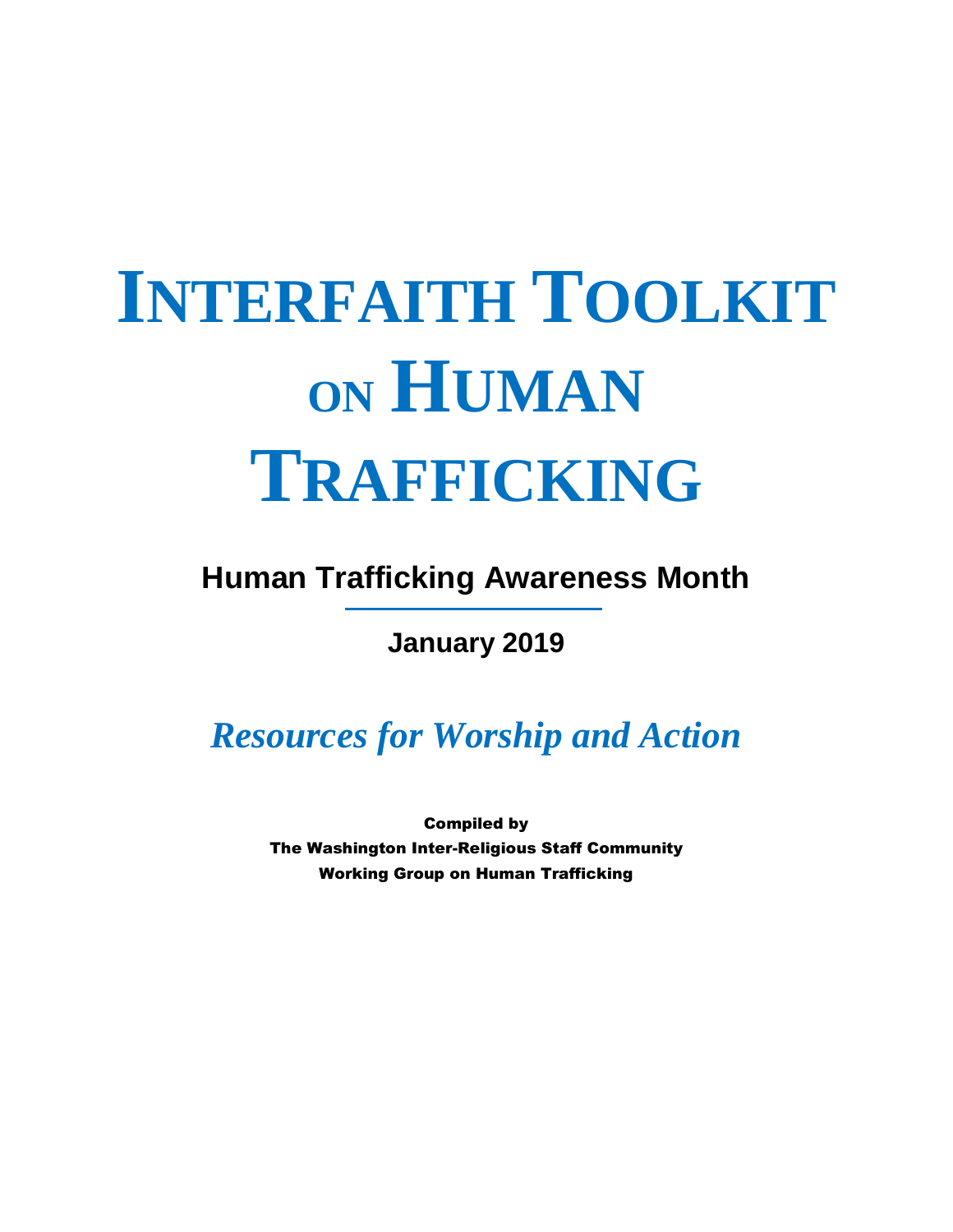# **TABLE OF CONTENTS**

| <b>About the Toolkit</b>           | 1                |
|------------------------------------|------------------|
| The Basics of Human Trafficking    | $\mathbf{2}$     |
| <b>Migration and Trafficking</b>   | 3                |
| <b>Consumerism and Trafficking</b> | $\boldsymbol{4}$ |
| The Impact on Children             | 5                |
| <b>Faith-Based Resources</b>       | 6                |
| Bahá'í                             | 7                |
| <b>Catholic</b>                    | 9                |
| <b>Jewish</b>                      | 11               |
| <b>Muslim</b>                      | 13               |
| <b>Protestant</b>                  | 14               |
| <b>Taking Action</b>               | 15               |
| <b>Further Resources</b>           | 16               |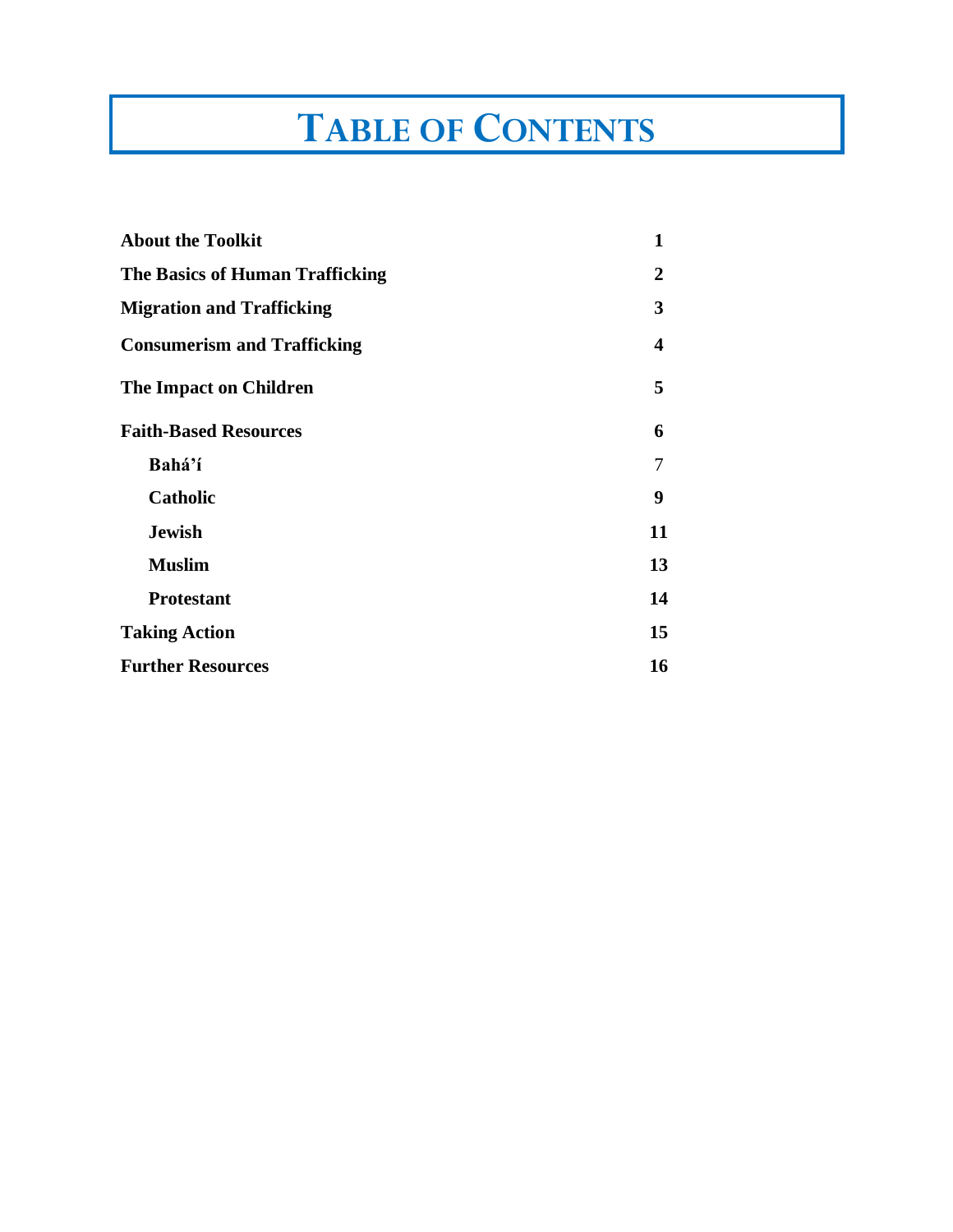### **ABOUT THE TOOLKIT**

The Washington Inter-Religious Staff Community (WISC) is an informal convening of the Washington, D.C.-area offices of national-level religious denominations and faith-based groups. Organizations participating in WISC work on a range of public policy issues, and seek to contribute a moral and faith-informed perspective to the discourse and advocacy around these topics.

WISC has several working groups that focus on issues of particular concern to the faith-based community. The WISC Working Group on Human Trafficking was formed in 2015 in recognition of a growing awareness among people of all faiths regarding the oppression and injustice of human trafficking and a burgeoning movement within the faith-based community to end all forms of modern-day slavery. The Working Group is intended to serve as a resource and a catalyst for the faith community as it seeks to engage more deeply with the issue and work shoulder-to-shoulder with governments and civil society to help end trafficking.

Members of the Working Group collaborated together to compile this toolkit. While it is not exhaustive in the information it presents, the toolkit is intended to be a starting point for faith communities around the country as they seek to educate themselves and take action during Human Trafficking Awareness Month each January.

The toolkit contains basic information about trafficking, as well as specific information on the connection between consumerism and trafficking. We encourage communities to focus on the way in which consumerism and lack of accountability in business supply chains result in millions of people being trafficked or enslaved. The toolkit also contains faith-based resources for several faith traditions, including prayers, scriptures, statements, fact sheets and resolutions. Finally, the toolkit contains ideas for local faith communities to take action against human trafficking, as well as links to additional print and multimedia resources.

We hope this toolkit will help local faith communities across the country raise awareness, promote dialogue, and take moral action against the scourge of modern-day slavery.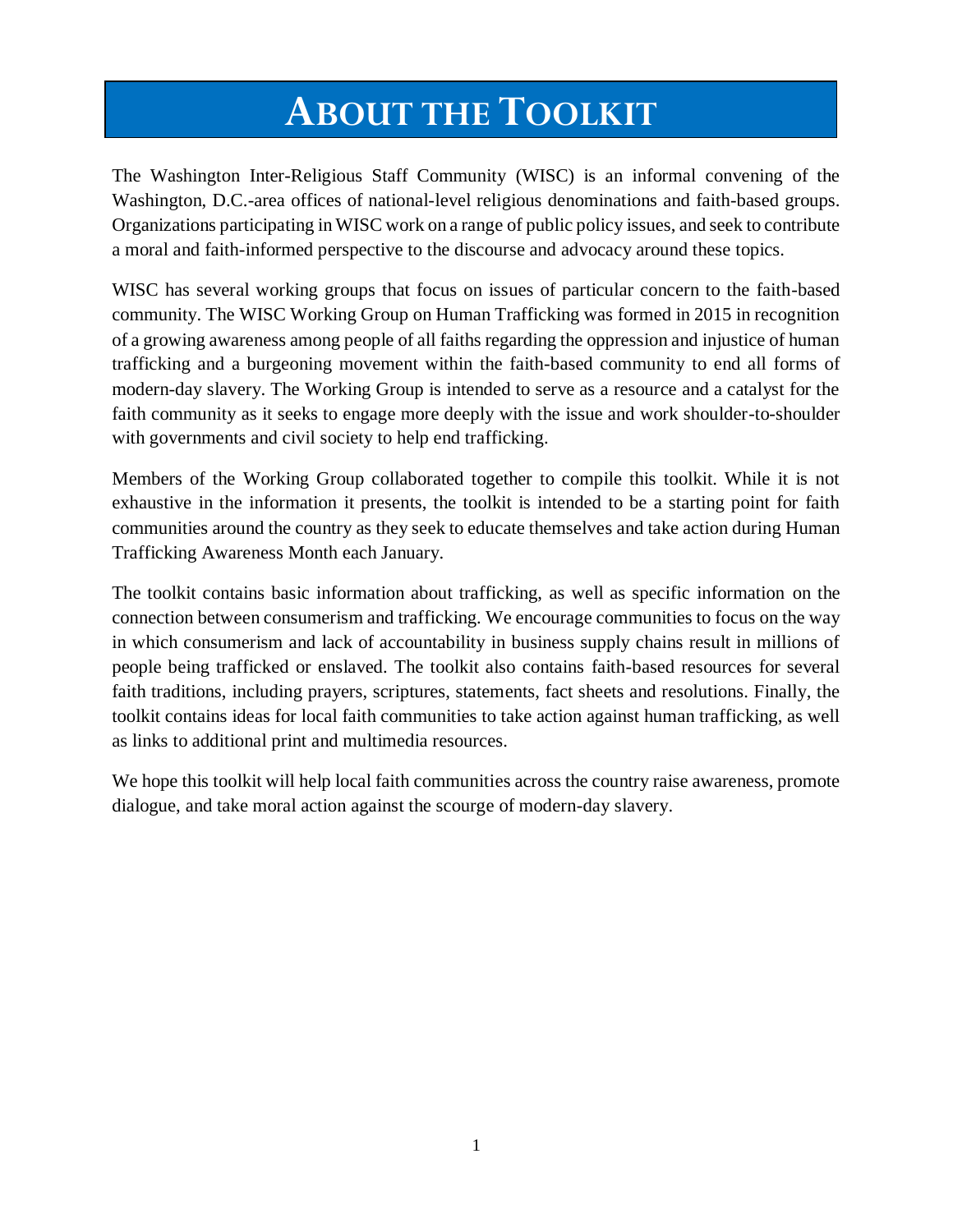### **THE BASICS OF HUMAN TRAFFICKING**

#### **Slavery Isn't Dead.**

Human trafficking, also known as trafficking in persons, is the illegal trade of people for exploitation or commercial gain. It is a form of modern-day slavery. On any given day, 40 million men, women, and children are victimized by human trafficking.

| <b>Old Slavery</b>                         | <b>Modern-Day Slavery (Human Trafficking)</b> |
|--------------------------------------------|-----------------------------------------------|
| Legal ownership of human being as property | No legal ownership of human being             |
| High purchase cost                         | Low purchase cost                             |
| Shortage of potential slaves               | Surplus of potential slaves                   |
| Low short-term profits                     | Very high profits accrued very fast           |
| Long-term relationship (generations)       | Short-term relationship (weeks/months/years)  |
| Encouraged to reproduce                    | Prevented from conceiving                     |
| Slaves maintained                          | Slaves disposable                             |

#### **The primary forms of trafficking are labor trafficking, sex trafficking and forced marriage.**

#### **Examples of Trafficking include:**

- Forced and bonded labor
- Child labor
- Debt bondage among migrant laborers
- Involuntary domestic servitude
- Forced sex and sex trade
- Child prostitution
- Child soldiers
- Forced marriage

#### **Factors that facilitate trafficking include:**

- Poverty
- Labor shortages or surpluses
- Corruption
- War and violent conflict
- **•** Organized crime
- Racism
- Abuse and social violence
- Climate change and natural disasters
- **•** Sexual and gender-based discrimination and violence
- Media images and cultural norms that promote internalized oppression

#### **Trafficking in persons has been outlawed:**

- Globally by three UN conventions known as the Palermo Protocols
- **•** In the US by the Trafficking Victims Protection Act and other legislation

#### **ACT** (one or more) ■ Recruitment

- Transport
- **Transfer**
- **Harboring**
- Harboring **+** Fraud<br>• Receipt of Persons **+** Deception **+**
- Coercion ■ Abduction
- Fraud
	- Deception
	- Abuse of power ■ Payments or benefits

**MEANS** (one or more) ■ Threats or use of force

#### **= TRAFFICKING**

#### **PURPOSE** (one or more)

- Slavery or similar practices
- Force labor
- Removal of organs
- Sexual exploitation
- Other exploitation

"From the girl forced into prostitution at a truck stop, to the man discovered in a restaurant kitchen, stripped of his passport and held against his will. All trafficking victims share one essential experience: the loss of freedom." – Polaris

"Modern slaves are rarely held by chains, but instead slaveholders use violent force, fraud, and/or psychological coercion." – The Free Project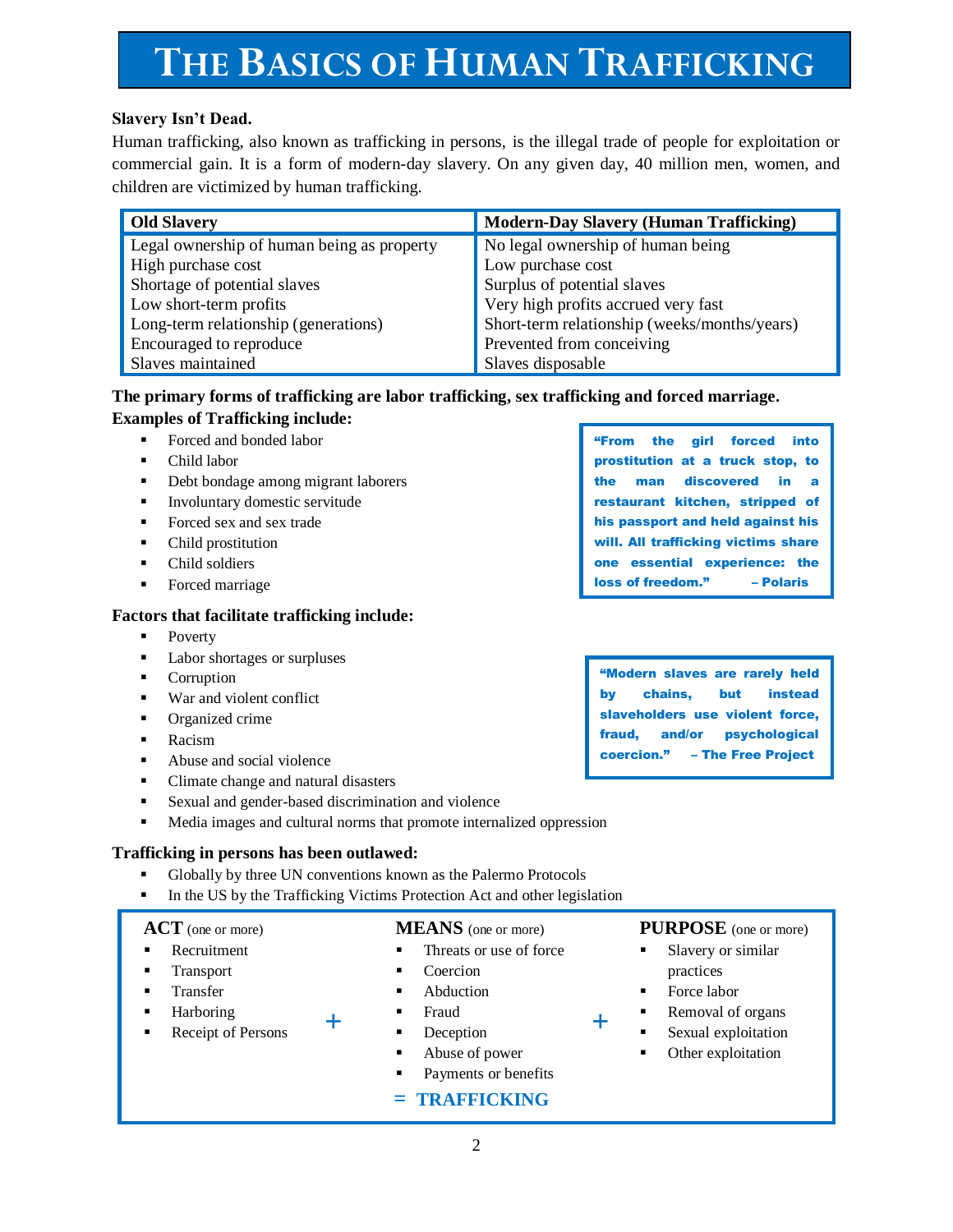### **MIGRATION & TRAFFICKING**

"*The single story creates stereotypes, and the problem with stereotypes is not that they are untrue, but that they are incomplete. They make one story become the only story*." – Chimamanda Ngozi Adichie

Over 40 million men, women and children are victims of modern slavery around the world<sup>1</sup>. Also known as human trafficking, modern slavery takes many forms including sex slavery, forced labor, debt bondage, and domestic servitude. The most common type of human trafficking is forced labor, which can involve jobs such as construction, manufacturing, agriculture and fishing. According to the International Labor Organization (ILO), almost 25% of victims of forced labor were living outside of their home countries, demonstrating migration's significant role in human trafficking.<sup>1</sup>

Although victims of human trafficking span all demographics, there are particular vulnerabilities that lead to a higher risk and susceptibility of trafficking<sup>2</sup>. The Polaris Project reports individuals fleeing war or conflict, victims of domestic violence, runaway and homeless youth are frequently targeted by traffickers.<sup>3</sup> Driven by desperation to flee violence, persecution, or human rights violations, immigrants and refugees often leave home without any paperwork, trust all of their finances with smugglers who promise to bring them to their desired destination and travel to countries where they do not know the language or have local contacts <sup>4</sup>.

This was the reality for Kyi and his family, who fled Burma to escape the Burmese military's suppression of the Rohingya. While staying in a refugee camp, an agent offered good paying jobs in northern India to him and his family as an opportunity to rebuild their lives. However, once they arrived in Agra, they knew they had been deceived. They found themselves forced to work long hours for no wages as garbage pickers and plastic bottles collectors."<sup>5</sup>

Immigrants and refugees who have paid significant recruitment and travel fees often become highly indebted to traffickers or other intermediaries. Traffickers use their financial debt as leverage to control and manipulate their victims, particularly resulting from their lack of familiarity with their surroundings, the local laws and their rights, the language and cultural understanding.

To address the global epidemic of human trafficking, particularly as it impacts immigrants and refugees, we must support prevention measures, such as strong migration governance, as well as increase awareness of both the prevalence and signs of trafficking. 5 Although the issue of human trafficking is large, there are tangible ways to make a difference! Educating your community on the presence and signs of trafficking by hosting trainings and distributing educational resources can significantly impact vulnerable individuals nearby and abroad.

 $\overline{\phantom{0}}$ <sup>1</sup> 2016 Global Estimates of Modern Slavery. International Labor Organization. 2017.

[https://www.ilo.org/wcmsp5/groups/public/@dgreports/@dcomm/documents/publication/wcms\\_575479.pdf](https://www.ilo.org/wcmsp5/groups/public/@dgreports/@dcomm/documents/publication/wcms_575479.pdf)

<sup>&</sup>lt;sup>2</sup> The Victims. National Human Trafficking Hotline. N.[d.https://humantraffickinghotline.org/what-human-trafficking/human-trafficking/victims](https://humantraffickinghotline.org/what-human-trafficking/human-trafficking/victims) <sup>3</sup> The Victims & Traffickers. Polaris Project. N.d[. https://polarisproject.org/victims-traffickers](https://polarisproject.org/victims-traffickers)

<sup>4</sup> Human Trafficking, Migration and Refugees. End Slavery Now. April 2015[. https://www.endslaverynow.org/blog/articles/human-trafficking](https://www.endslaverynow.org/blog/articles/human-trafficking-)migration-and-refugees

<sup>5</sup>Trafficking in Persons Report. US Department of State. June 2018[. https://www.state.gov/j/tip/rls/tiprpt/](https://www.state.gov/j/tip/rls/tiprpt/)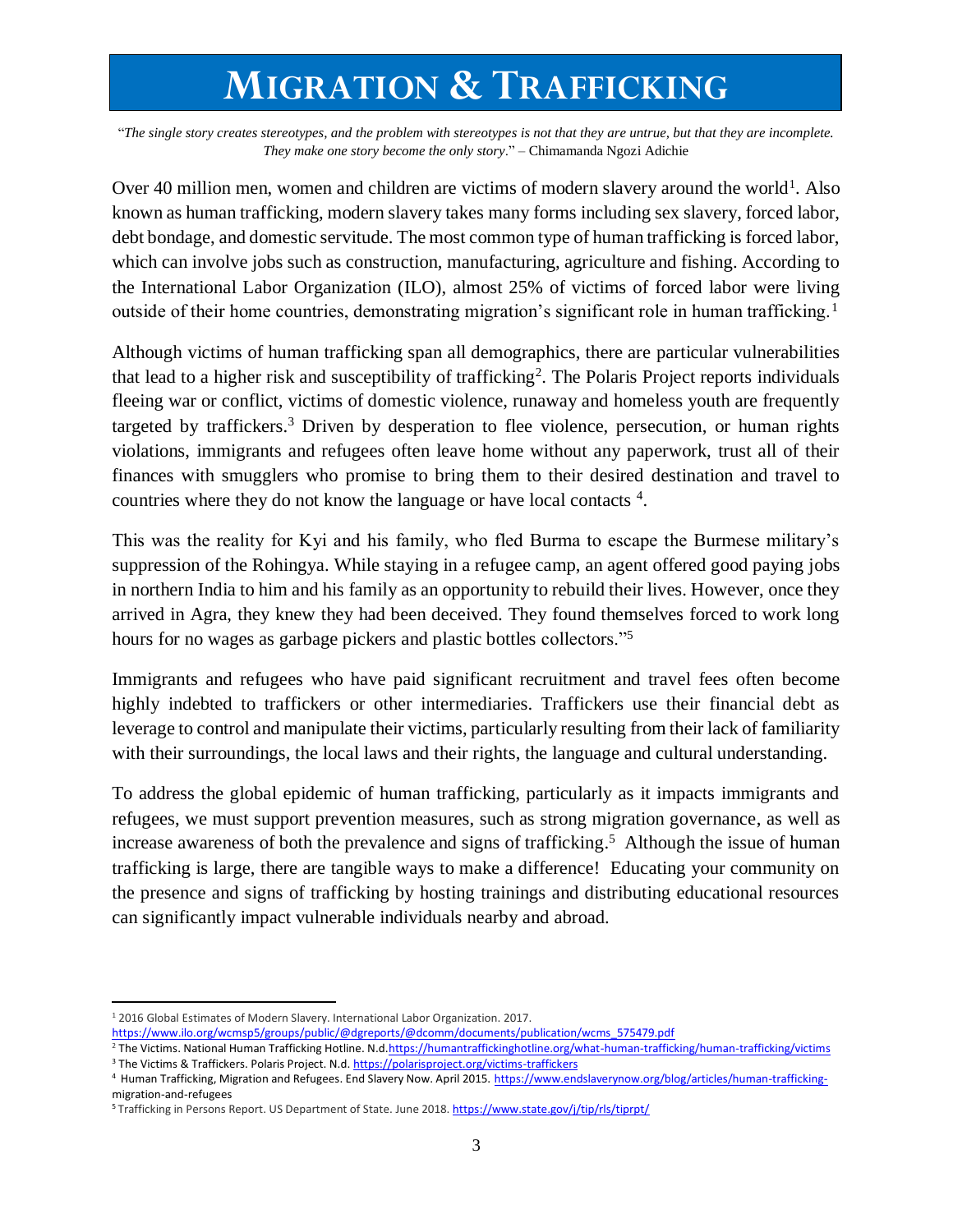### **CONSUMERISM & TRAFFICKING**

*"We must rapidly begin the shift from a 'thing-oriented' society to a 'person-oriented' society. When machines and computers, profit motives and property rights are considered more important than people, the giant triplets of racism, materialism, and militarism are incapable of being conquered."* – Reverend Dr. Martin Luther King Jr.

The words above were spoken by Dr. King over fifty years ago on April, 4 1957. Instead of reversing the "thing-oriented" trend that Dr. King warns of, our increasingly globalized world has intensified and expanded it. The rate and ways in which we function as a "thing-oriented"" society have increased without concern for the impact this has on fellow human beings around the world.

We live in a world of great wealth and great inequality, in which greater consumption demands lower cost. Our demand for more products and low prices comes at a high price – that of the slave labor of men, women, and children around the globe. As Americans, we must ask ourselves: "Do we really care under what conditions our products are made?"

Many do not see the connections between consumption and the issue of human trafficking. Globally, there are over [14.2 million people trapped in forced labor](http://www.ilo.org/global/about-the-ilo/newsroom/news/WCMS_182109/lang--en/index.htm) in industries including agriculture, construction, domestic work and manufacturing. The International Labor Organization estimates that over 75% of human trafficking is forced or state-imposed labor exploitation, while slightly less than 25% of human trafficking is forced prostitution. Yet forced labor represents only 10% of trafficking convictions.

What can be done?

While the [2000 UN Palermo Protocols](http://www.unodc.org/unodc/en/treaties/CTOC/index.html) establish a global consensus against modern-day slavery, and 173 nations have laws against human trafficking, trafficking in persons remains widespread. Stronger laws should be passed to ensure transparency in supply chains – the complex process that corporations use to transform raw materials into consumer goods. The enforcement of existing supply chain transparency legislation is also a challenge. [The Better World Shopper,](http://www.betterworldshopper.org/) a research organization that ranks corporations based on a corporation's social and environmental practices, publishes information on more than 1,000 corporations; Walmart, Chevron, GE, Citibank and Nestle, turn up on its [worst offenders](http://www.betterworldshopper.com/worst.html) list. Systems of certification have been developed to allow consumers to immediately identify, through labeling, whether a product has been certified as living up to specific labor and supply chain standards, but such practices must become more widespread and universally mandated.

Since companies are highly sensitive to consumer demand, consumers have an important role to play by [encouraging companies](https://madeinafreeworld.com/action) to take steps to prevent human trafficking in their supply chains. By using our purchasing power and company shareholder activism, we can greatly reduce forced labor exploitation. As King noted fifty years ago, a "true revolution of values" is needed. Let us commit ourselves again to this vision.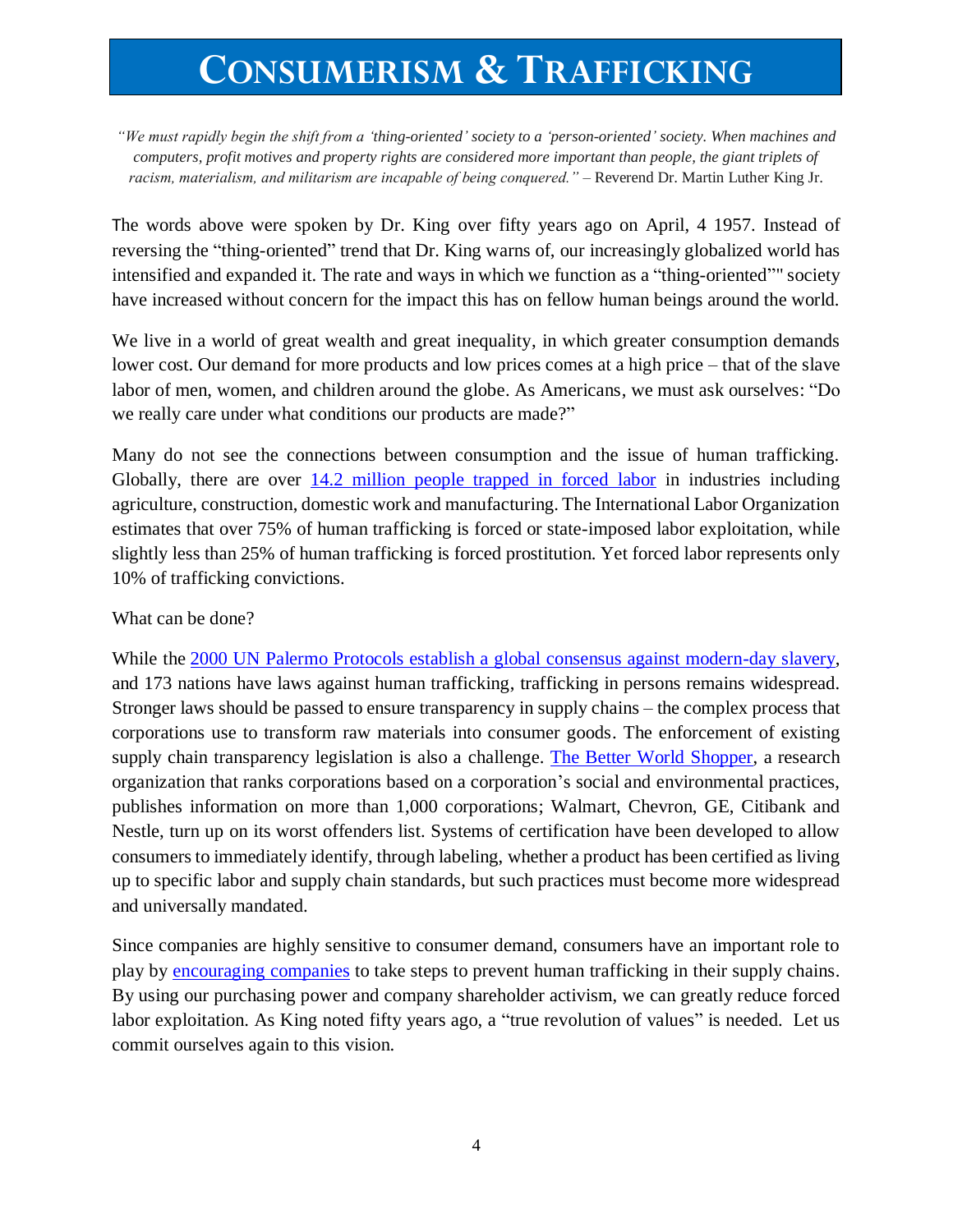### **THE IMPACT ON CHILDREN**

#### **Of the more than 40 million victims of human trafficking globally:**

▪ **at least 10 million are children**

TRAFFICKING = TRAFFICKING = TRAFFICKING = TRAFFICKING = TRAFFICKING = TRAFFICKING = TRAFFICKING = TRAFFICKING

- o 17,000 of those children are from the United States (46 children every day).
- o 5.7 million are living in forced marriages.
- o Child trafficking victims could be anyone, including relatives, neighbors, or friends.

#### **Protecting children requires:**

- Timely victim identification.
- Placing children in a safe environment.
- **•** Providing children with social services, health care, psychosocial support.
- Reintegration of children with family and community, if it is in their best interest.
- **•** Training professionals working with children, including social workers, health workers, police and border officials to help stop trafficking and rehabilitate survivors.
- Strengthening laws and policies to prevent future trafficking, including:
	- o Establishing minimum labor standards to protect against child labor.
	- o Supporting access to education for children.

#### **Homeless Youth in the United States**

- Approximately 1.68 million U.S. youth experience homelessness each year.
- Unsheltered youth are more likely to fall victim to sexual exploitation.
	- o 28% of youth living on the street trade sex for basic needs, such as food or shelter, a practice known as "survival sex."
- $\blacksquare$  21 40% of runaway and homeless youth were sexually abused before leaving home.
- As many as 75% of runaway youth drop out of school, limiting employment opportunities and wage earnings.
- Street Outreach Programs help 25,000 youth find shelter each year.
	- o Between 2009 and 2012, approximately 37,000 youth were turned away due to a lack of resources and space.
- Upwards of 40% of all American homeless youth identify as LGBT, yet only 7% of the overall U.S. youth population is LGBT.
- LGBT homeless young people are disproportionately likely to be young people of color, compounding the risks and impact of stigma and violence.

#### **The Convention on the Rights of the Child**

- The convention is a global treaty that sets international standards for protecting children from abuse, violence, and exploitation.
- As of 2015, the US is the only country in the world that hasn't yet ratified the Convention.

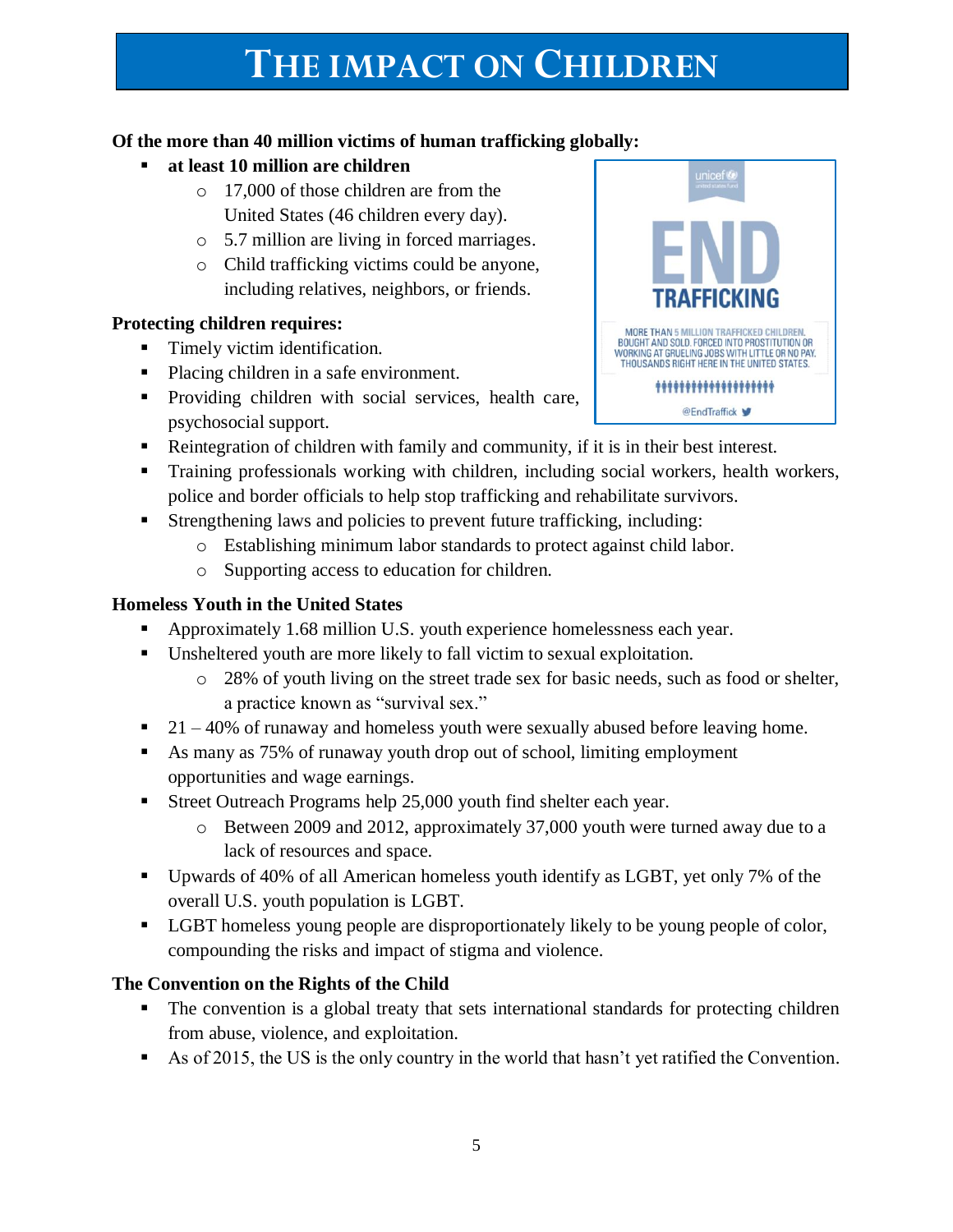### **FAITH-BASED RESOURCES**



**LISTED BY FAITH OR DENOMINATION IN ALPHABETICAL ORDER**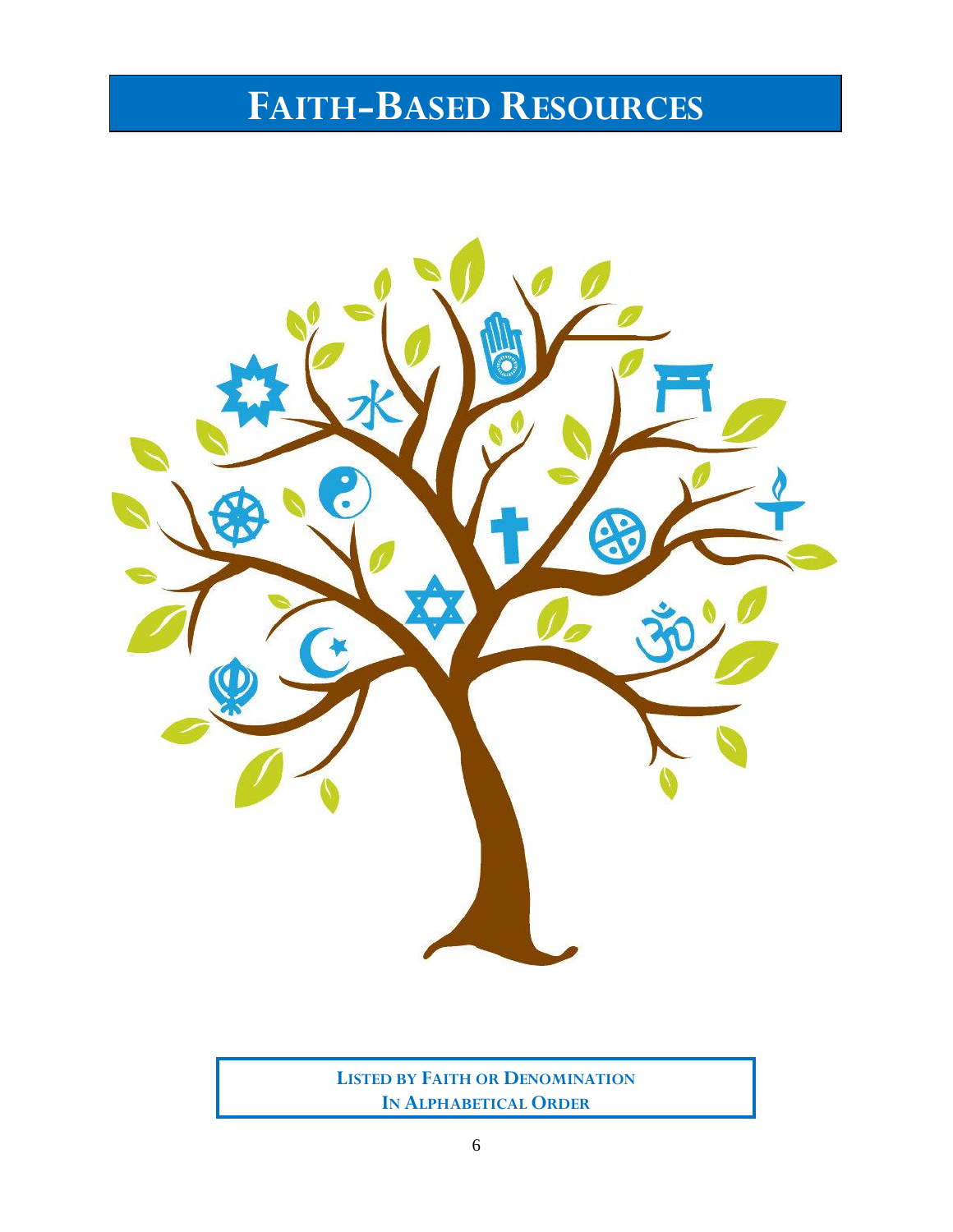

#### **Excerpts on Slavery and Trafficking from the Bahá'í Sacred Writings**

It is forbidden you to trade in slaves, be they men or women. It is not for him who is himself a servant to buy another of God's servants, and this hath been prohibited in His Holy Tablet. Thus, by His mercy, hath the commandment been recorded by the Pen of justice. Let no man exalt himself above another; all are but bondslaves before the Lord, and all exemplify the truth that there is none other God but Him. He, verily, is the All-Wise, Whose wisdom encompasseth all things. ~ Bahá'u'lláh

We have been informed that thou hast forbidden the trading in slaves, both men and women. This, verily, is what God hath enjoined in this wondrous Revelation. God hath, truly, destined a reward for thee, because of this. He, verily, will pay the doer of good his due recompense, wert thou to follow what hath been sent unto thee by Him Who is the All-Knowing, the All-Informed.  $\sim$  Bahá'u'lláh (in a tablet addressed to Queen Victoria)

You must show forth that which will be conducive to the welfare and tranquility of the helpless ones of the world. Gird up the loins of effort; perchance the slaves may be emancipated from bondage and find freedom. In this day, the cry of justice is raised and the lamentation of equity is heard. ~ Bahá'u'lláh

If thine eyes be turned towards mercy, forsake the things that profit thee and cleave unto that which will profit mankind. And if thine eyes be turned towards justice, choose thou for thy neighbour that which thou choosest for thyself.

 $\sim$  Bahá'u'lláh

Blessed is the ruler who succoureth the captive, and the rich one who careth for the poor, and the just one who secureth from the wrong doer the rights of the downtrodden, and happy the trustee who observeth that which the Ordainer, the Ancient of Days hath prescribed unto him. ~ Bahá'u'lláh

The entire human race are servants of the Lord of might and glory, as He hath brought the whole creation under the purview of His gracious utterance, and hath enjoined upon us to show forth love and affection, wisdom and compassion, faithfulness and unity towards all, without any discrimination. ~ `Abdu'l-Bahá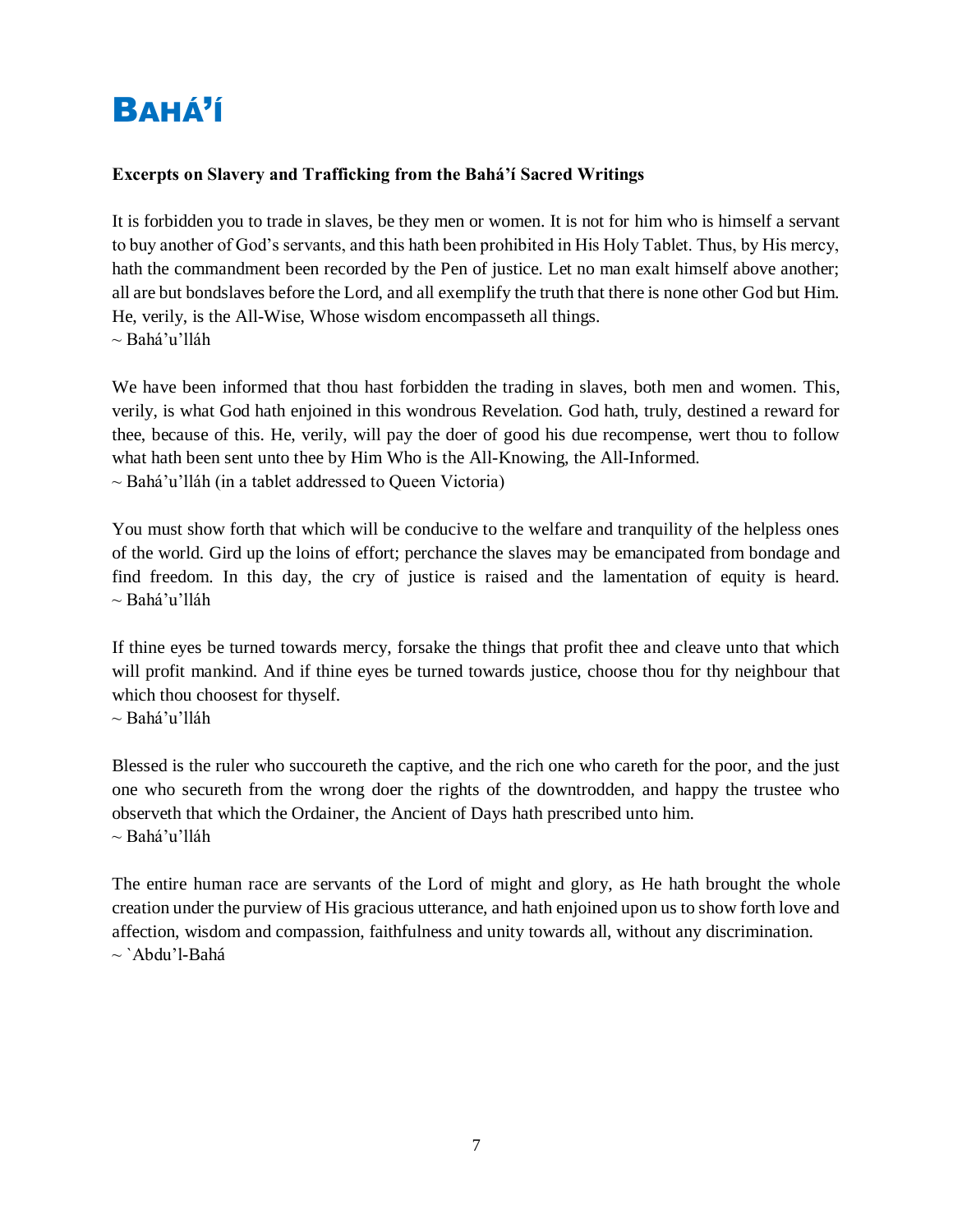Be generous in prosperity, and thankful in adversity. Be worthy of the trust of thy neighbor, and look upon him with a bright and friendly face. Be a treasure to the poor, an admonisher to the rich, an answerer to the cry of the needy, a preserver of the sanctity of thy pledge. Be fair in thy judgment, and guarded in thy speech. Be unjust to no man, and show all meekness to all men. Be as a lamp unto them that walk in darkness, a joy to the sorrowful, a sea for the thirsty, a haven for the distressed, an upholder and defender of the victim of oppression. Let integrity and uprightness distinguish all thine acts. Be a home for the stranger, a balm to the suffering, a tower of strength for the fugitive. Be eyes to the blind, and a guiding light unto the feet of the erring. Be an ornament to the countenance of truth, a crown to the brow of fidelity, a pillar of the temple of righteousness, a breath of life to the body of mankind, an ensign of the hosts of justice, a luminary above the horizon of virtue, a dew to the soil of the human heart, an ark on the ocean of knowledge, a sun in the heaven of bounty, a gem on the diadem of wisdom, a shining light in the firmament of thy generation, a fruit upon the tree of humility. ~ Bahá'u'lláh

O CHILDREN OF MEN! Know ye not why We created you all from the same dust? That no one should exalt himself over the other. Ponder at all times in your hearts how ye were created. Since We have created you all from one same substance it is incumbent on you to be even as one soul, to walk with the same feet, eat with the same mouth and dwell in the same land, that from your inmost being, by your deeds and actions, the signs of oneness and the essence of detachment may be made manifest. Such is My counsel to you, O concourse of light! Heed ye this counsel that ye may obtain the fruit of holiness from the tree of wondrous glory.

~ Bahá'u'lláh

O Thou kind Lord! Thou hast created all humanity from the same stock. Thou hast decreed that all shall belong to the same household. In Thy Holy Presence they are all Thy servants, and all mankind are sheltered beneath Thy Tabernacle; all have gathered together at Thy Table of Bounty; all are illumined through the light of Thy Providence.

O God! Thou art kind to all, Thou hast provided for all, dost shelter all, conferrest life upon all. Thou hast endowed each and all with talents and faculties, and all are submerged in the Ocean of Thy Mercy. O Thou kind Lord! Unite all. Let the religions agree and make the nations one, so that they may see each other as one family and the whole earth as one home. May they all live together in perfect harmony.

O God! Raise aloft the banner of the oneness of mankind. O God! Establish the Most Great Peace. Cement Thou, O God, the hearts together. O Thou kind Father, God! Gladden our hearts through the fragrance of Thy love. Brighten our eyes through the Light of Thy Guidance. Delight our ears with the melody of Thy Word, and shelter us all in the Stronghold of Thy Providence.

Thou art the Mighty and Powerful, Thou art the Forgiving and Thou art the One Who overlooketh the shortcomings of all mankind.

 $\sim$  `Abdu'l-Bahá

**For more information on the U.S. Bahá'í Office of Public Affairs and its engagement on trafficking and other human rights issues, please visi[t http://publicaffairs.bahai.us.](http://publicaffairs.bahai.us/)**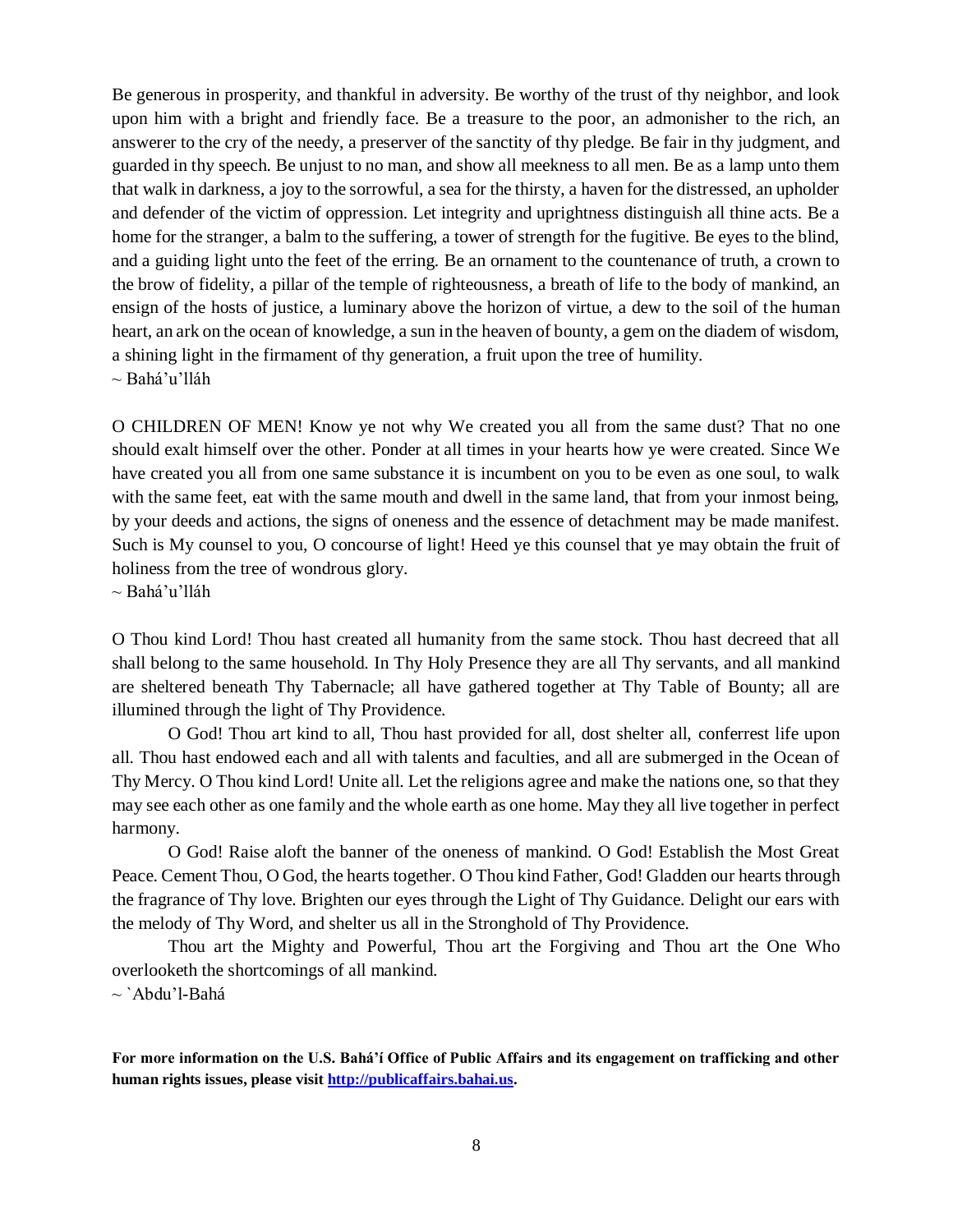### CATHOLIC

*"One of the most troubling of those open wounds (in the world) is the trade in human beings, a modern form of slavery. It violates the God-given dignity of so many of our brothers and sisters and constitutes a true crime against humanity."*

– Pope Francis, November 7, 2016, RENATE Conference (Religious in Europe Networking Against Trafficking and Exploitation)

#### **Scripture**

- Genesis 1:27 "... in the image of God they were created; male and female God created them."
- Matthew 25:35-40 "Whatever you did to one of the least of these, you did to me..."
- Matthew 19:13-15 "... Jesus said, 'Let the little children come to me and do not hinder them, for to such belongs the kingdom of heaven'."
- Mark 12:31 "...You shall love your neighbor as yourself."
- 1 Corinthians 3:16 "...the Spirit of God dwells in you."
- Galatians 3:28: "There is neither Jew nor Greek, slave nor free..."

#### **Coalitions of Catholic Anti-Trafficking Organizations**

- [US Catholic Sisters against Human Trafficking](http://www.sistersagainsttrafficking.org/) (USCSAHT) is a collaborative, faith based network that offers educational programs and materials, supports access to survivor services, and engages in legislative advocacy and other work.
- [Talitha Kum Program](http://www.talithakum.info/) is an international network of Consecrated Life against trafficking in persons which facilitates collaboration and the exchange of information and training for consecrated men and women in 70 countries.
- [Coalition of Catholic Organizations Against Human Trafficking](http://www.usccb.org/about/anti-trafficking-program/index.cfm) (CCOAHT) operates under the auspices of the U.S. Conference of Catholic Bishops and includes representatives of twenty Catholic organizations - national and international - that focus on Anti-Trafficking. The coalition produces materials, mounts campaigns, provides training programs and advocates with Congress.

#### **Prayer Resources**

- *[The Beatitudes: A Contemporary Version](http://www.sistersofmercy.org/blog/2015/06/12/contemporary-beatitudes/)*, composed by the International Sisters of Mercy Global Action Opposing Human trafficking Working Group, February 2015.
- *[A Prayer to End Human Trafficking](http://www.scnj.org/index.php/human-trafficking)*, Sisters of Charity of Saint Elizabeth, Convent Station, NJ: prayer card in several languages.
- See several prayer resources on the website of the [Intercommunity Peace & Justice Center,](http://www.ipjc.org/links/trafficking.htm) Seattle, WA.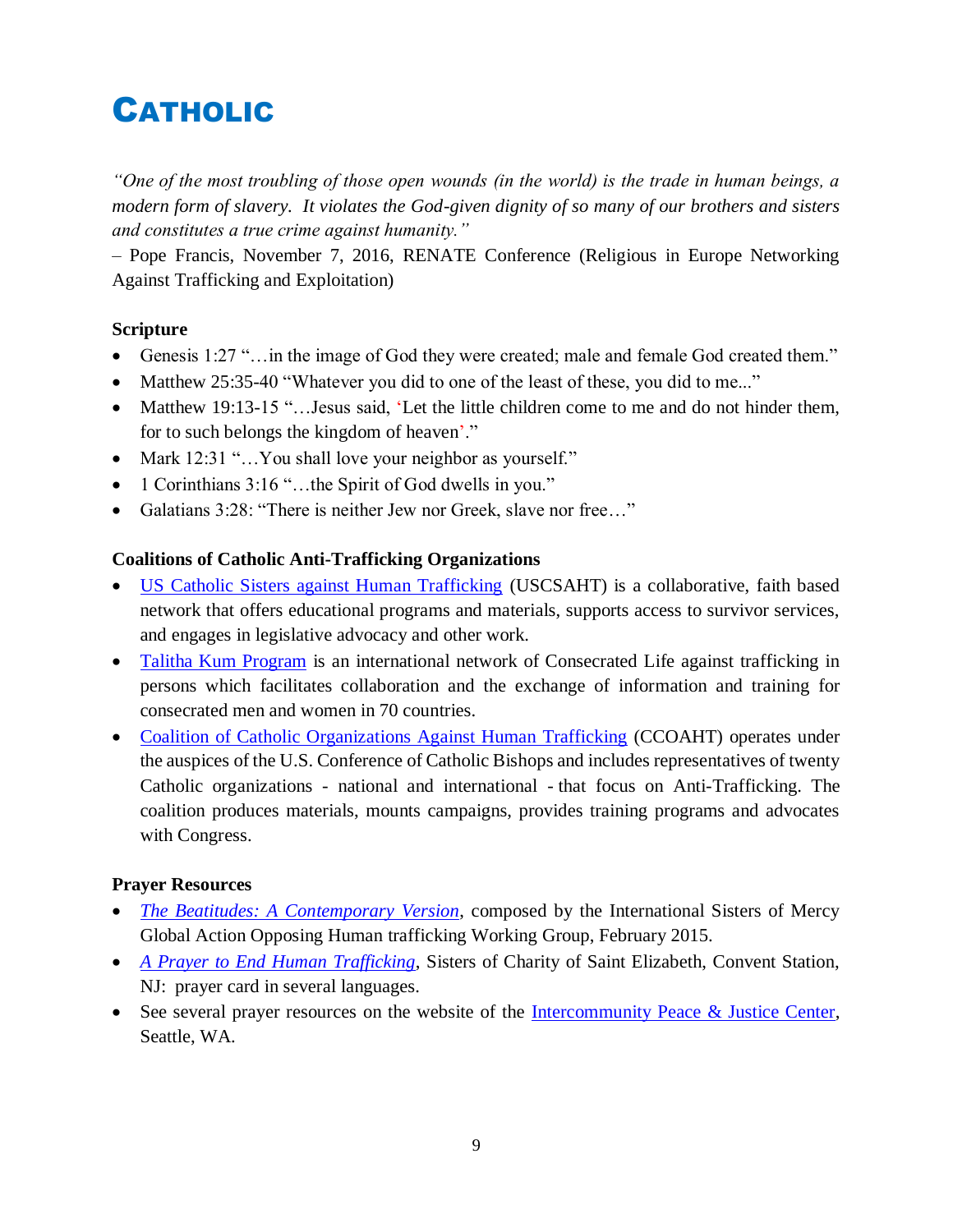#### **Educational Resources**

- The [Catholic Health Association](https://www.chausa.org/human-trafficking/overview) offers many valuable resources to assist health care organizations and health care professionals to identify and assist victims of human trafficking.
- The [USCCB Anti-Trafficking Program](http://www.usccb.org/about/anti-trafficking-program) educates about human trafficking as an offense against the fundamental dignity of the human person and provides to provide training and technical assistance on this issue.
- [U.S. Catholic Sisters Against Human Trafficking](http://www.sistersagainsttrafficking.org/) offers educational modules on many human trafficking topics including: Human Trafficking and the Objectification of Women; Reducing the Demand for Human Trafficking; Human Trafficking & Pornography; Human Trafficking for the Purpose of Organ Removal.
- The [Stop Trafficking](http://www.stopenslavement.org/) newsletter serves as a forum for exchange among religious congregations and their collaborating organizations to promote awareness about human trafficking.
- [Against Humanity](http://www.against-humanity.org/) is a project of the Center of Concern which strives to inform the public about the realities of human trafficking and to provide resources for educating and acting in the fight against this terrible scourge**.**

#### **Take Action!**

In America, 60,000 men, women, and children are enslaved at this very moment. Worldwide, human trafficking is the second largest and fastest-growing organized crime in the world. There are an estimated 21 million people enslaved today, 4.5 million of which are in the sex industry. Estimates for revenues in all forms of exploitation and slavery total upwards of \$32 billion a year, and profits from sex slavery amount to nearly \$10 billion. Nothing degrades another human being more than being treated as an object, as a commodity. Let's act today to end this scourge.

- Go the United States Conference of Catholic Bishops webpage and learn how to identify [human trafficking](http://www.usccb.org/about/anti-trafficking-program/identifying-trafficking-victims.cfm) and [how to provide assistance.](http://www.usccb.org/about/anti-trafficking-program/identifying-trafficking-victims.cfm)
- If you are in the United States and believe someone may be a victim of human trafficking, report your suspicions to law enforcement by calling 911 or the 24-hour [National Human](http://www.polarisproject.org/what-we-do/national-human-trafficking-hotline/report-a-tip)  [Trafficking Resource Center](http://www.polarisproject.org/what-we-do/national-human-trafficking-hotline/report-a-tip) line at 1-888-373-7888. Trafficking victims, including undocumented individuals, are eligible for services and immigration assistance.
- Be a conscientious and informed consumer. Discover your [slavery footprint,](http://www.slaveryfootprint.org/) ask who picked [your tomatoes](http://www.ciw-online.org/) or [made your clothes,](http://fashionrevolution.org/) or check out the Department of Labor's List of Goods [Produced by Child Labor or Forced Labor.](http://www.dol.gov/ilab/reports/child-labor/list-of-goods/) <http://www.humanthreadcampaign.org/>
- Meet with and/or write to your [local, state, and federal government representatives](https://www.usa.gov/elected-officials) to let them know you care about combating human trafficking, and ask what they are doing to address it.
- Encourage your local schools to partner with students and include modern slavery in their curricula. As a parent, educator, or school administrator, be aware of how traffickers [target](https://safesupportivelearning.ed.gov/human-trafficking-americas-schools)  [school-aged children.](https://safesupportivelearning.ed.gov/human-trafficking-americas-schools)
- Join the **Polaris Project** for updates in what is happening in your community, your state, and at the national and international level and learn what actions you can take.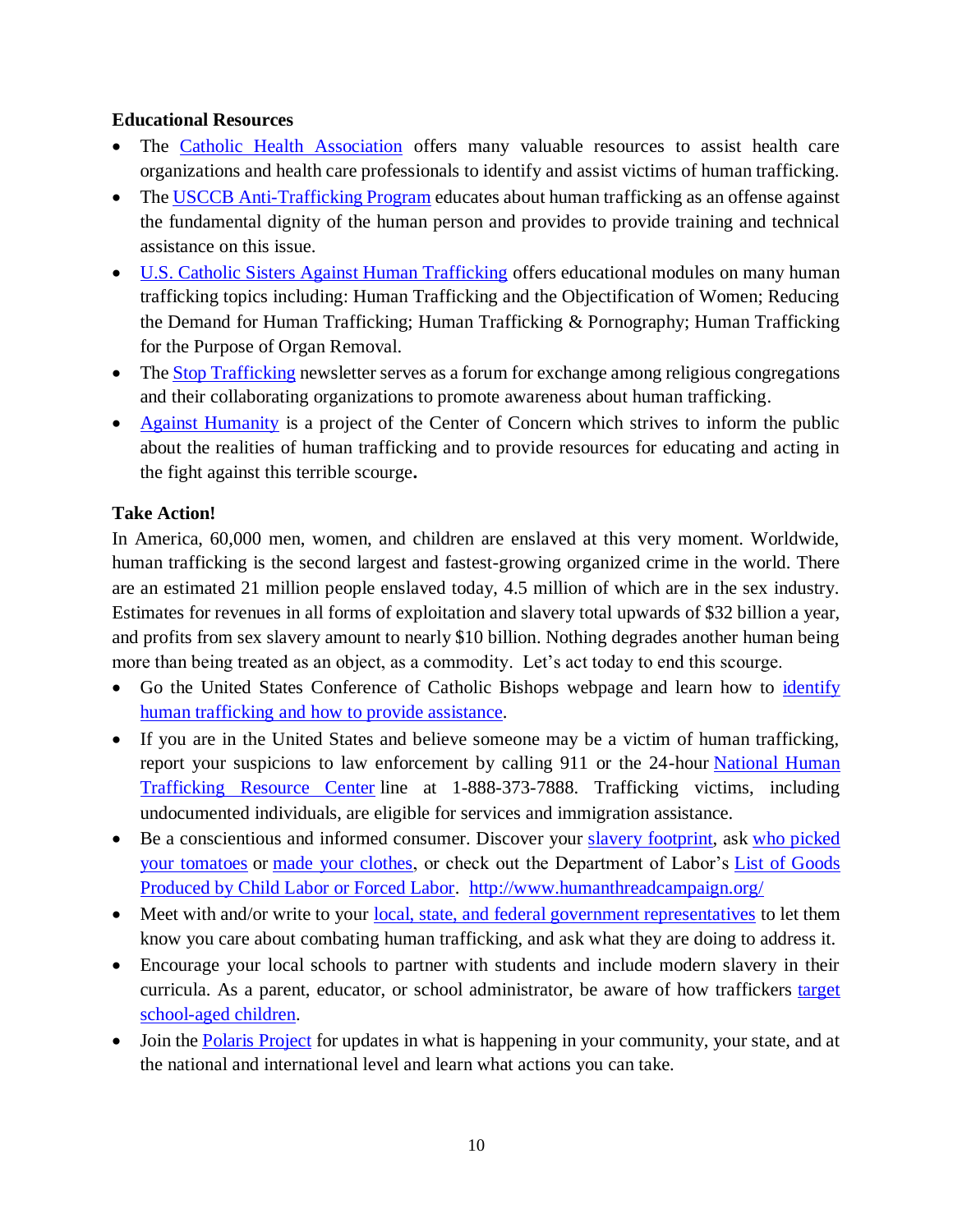

**Jewish Values** 

#### **Human Trafficking**

Maimonides wrote that redeeming captives is the greatest mitzvah of all, taking precedence over all others. Read more [here](http://www.rac.org/jewish-values-and-human-trafficking) from the Religious Action Center.

"From where do we learn that it is forbidden to steal a human being? Rabbi Yoshiya taught: From 'Thou shalt not steal' (the Ten Commandments)." (Babylonian Talmud, Sanhedrin 86a)

"The Torah teaches, 'For the Israelites are My [God's] slaves' (Leviticus 25:25)--they are My slaves and therefore not slaves to slaves." (Babylonian Talmud, Bava Metzia 10a)

"Thou shalt not deliver unto his master a bondman that is escaped from his master unto thee; he shall dwell with thee, in the midst of thee, in the place which he shall choose within one of thy gates, where it liketh him best; thou shalt not wrong him." (Deuteronomy 23:16- 17)

Rabbi Samson Raphael Hirsch (Germany, 1808-1888), in his commentary on these verses, observed that this law applies to both Jewish and non-Jewish slaves, and that "The Israelite authorities are obligated to extend to such a slave their patronage and concern, and according to Maimonides' system (Laws of Slaves 8:10), which is affirmed in the Shulchan Aruch (Yoreh De'ah 167:85), they must bring about the freeing of the slave, and towards this purpose they must offer the owner these options: either he writes the slave a bill of manumission and accepts in return an IOU for the slave's monetary worth, or if he refuses the court will annul the enslavement and the slave will go free."

#### **Commodification: The Consumers' Responsibility**

"One may not buy stolen goods from a thief; to do so is a great transgression because it strengthens the hands of those who violate the law and causes the thief to continue to steal, for if the thief would find no buyer he would not steal, as it says, 'He who shares with a thief is his own enemy.' (Proverbs 29:24)" (Maimonides, Laws of Theft, 5:1)

#### **Resources**

T'ruah; The Rabbinic Call for Human Rights and the National Council of Jewish Women are co-conveners of the Jewish Coalition Against Trafficking.

*[Fighting Modern-Day Slavery: A Handbook for Jewish Communities](http://www.truah.org/slaveryhandbook)* (2013) is an accessible overview of the problem of trafficking, including Jewish resources and action steps.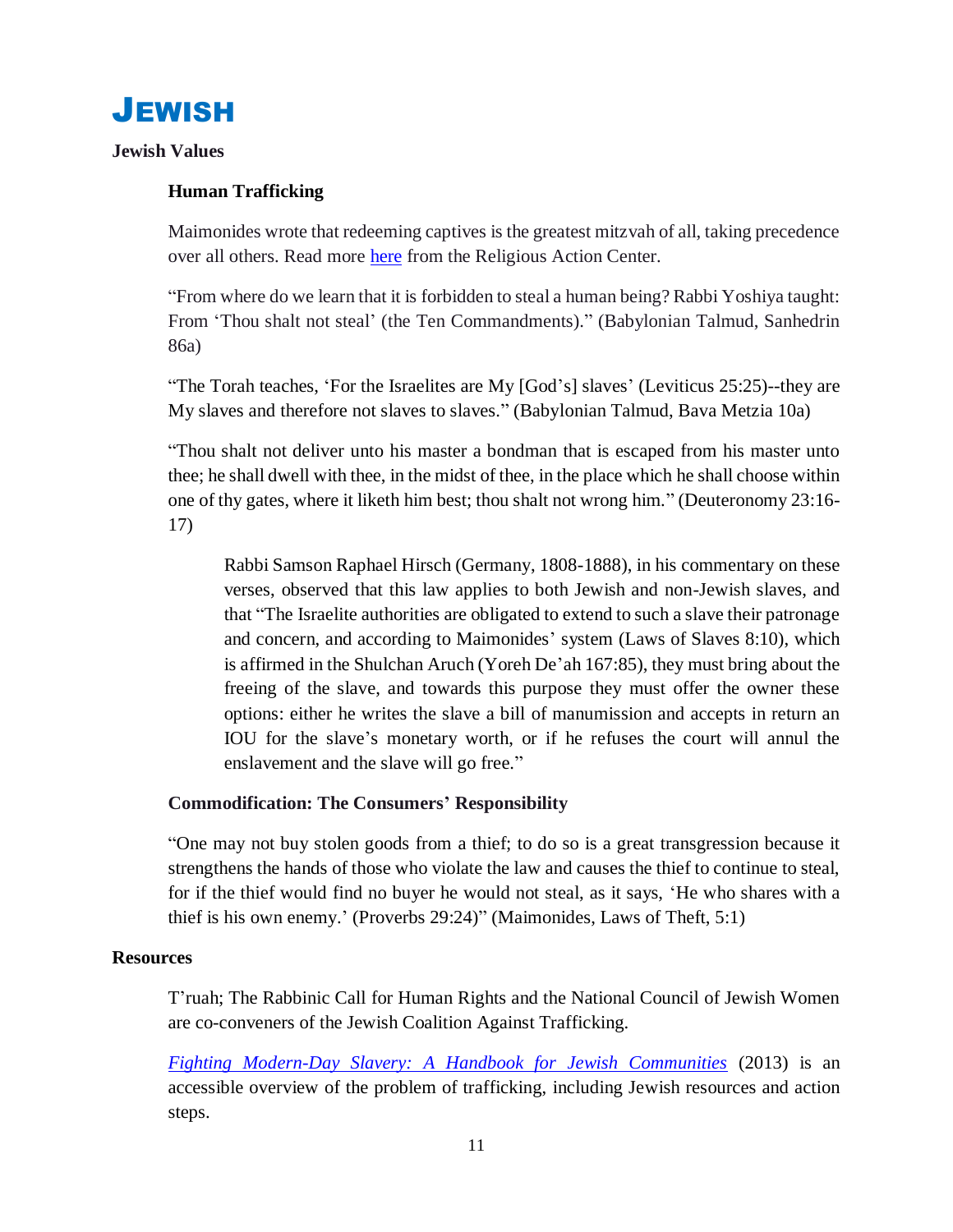*[The Other Side of the Sea: A Haggadah on Fighting Modern-Day Slavery](http://www.truah.org/pesach)* (2015) connects modern trafficking to the ancient Jewish story of enslavement in and redemption from Egypt.

Visit [www.truah.org/slavery](http://www.truah.org/slavery) for more information about T'ruah's work on human trafficking, including T'ruah's role as the main Jewish ally of the Coalition of Immokalee Workers, the Florida-based farmworker organization that is revolutionizing agricultural workplaces in America.

#### **Divrei Torah**

[Slavery and Human Trafficking: Shemot, Exodus 1:1-6:1 by Rabbi Jarah Greenfield](http://jewishstandard.timesofisrael.com/shemot/?/content/item/shemot/16436)

[Three Plagues: Bo, Exodus 10:1-13:16 by Rabbi Pam Frydman](http://www.truah.org/resources-91356/divrei-torah/433-three-plagues.html)

#### **Jewish Communal Resolutions on Combating Human Trafficking**

[Resolution on Combating Human Trafficking in the United States, adopted by the 2014](http://engage.jewishpublicaffairs.org/t/1686/blog/comments.jsp?key=109&blog_entry_KEY=7161&t=)  [JCPA Plenum](http://engage.jewishpublicaffairs.org/t/1686/blog/comments.jsp?key=109&blog_entry_KEY=7161&t=)

[Resolution on Human Trafficking, adopted by the 2006 JCPA Plenum](http://engage.jewishpublicaffairs.org/t/1686/blog/comments.jsp?key=109&blog_entry_KEY=434&t=) 

[Resolution on Human Trafficking, adopted by the 2004 Central Conference of American](https://ccarnet.org/rabbis-speak/resolutions/2004/human-trafficking-resolution-on/)  [Rabbis Convention](https://ccarnet.org/rabbis-speak/resolutions/2004/human-trafficking-resolution-on/)

#### **Prayers**

[Mi Sheberach for Survivors of Human Trafficking;](http://www.truah.org/images/mi-sheberach-trafficking.pdf) can be recited during Torah service after the prayer for healing.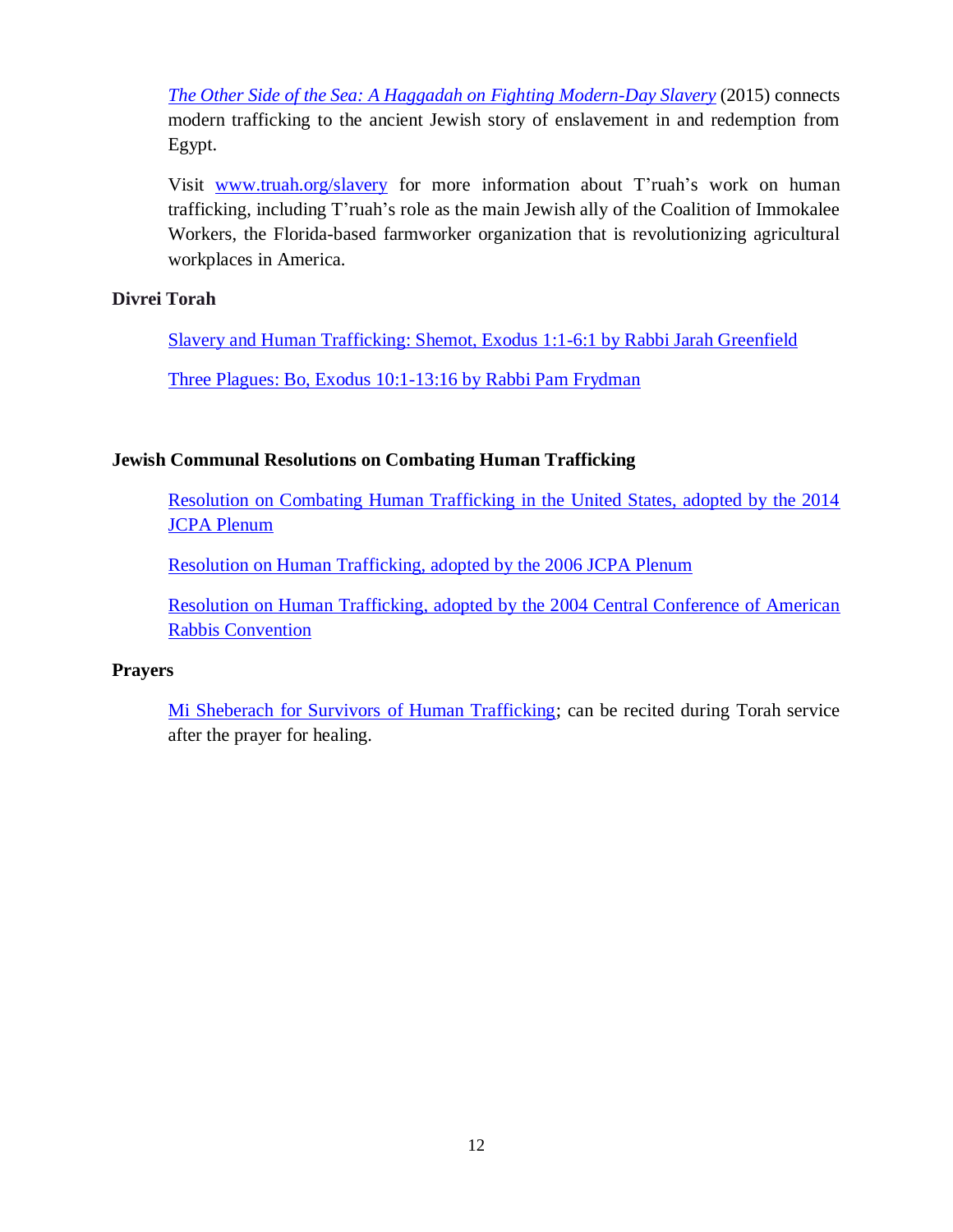### MUSLIM

The Islamic Society of North America (ISNA) is the first Islamic religious organization in the world to elect a Muslim woman to the position of president. This was done through authentic scriptural understanding and interpretation, and has led to other local and regional mosques and organizations opening doors to women in leadership positions.

There are Muslim women scholars of Islamic Shariah and jurisprudence on the Board of the Islamic Fiqh Council of North America, a body that issues fatwas (religious legal opinions on important issue). These new roles for women in the American community have empowered American Muslims to



Dr. Ingrid Mattson – First Muslim woman President of ISNA

express opposition to traditions within the Muslim world that have resulted in a narrow interpretation of the Quran and the traditions of our Prophet and in some cases may have been falsely considered to be integral to Islamic tradition.

For example, some Muslim immigrants coming from countries like the Sudan, Egypt and Somalia thought that the prevailing custom of genital mutilation in their countries had its roots in Islam and therefore saw it as an Islamic religious obligation to continue this practice in the U.S. ISNA was clear from the beginning that genital mutilation may have been a practice in some African countries, but there is no basis for it in the Quran or in the traditions of the Prophet. The Muslim community in North America has also taken a position against child marriage and forced marriage. Our Fiqh Council scholars took a position against polygamy and reinforced commitment to monogamy by arguing that the prevailing law must be followed and that polygamy made it impossible to treat all wives equally as the Quran requires. The Prophet Muhammad declared clearly that Almighty Allah will not accept the prayers and fasting from a believer who enslaves free human beings. The enslavement or exploitation of the helpless is considered a sin of highest order, in fact a rebellion against the divine law.

The Muslim community in the United States and around the world has also been involved directly and indirectly in fighting against human trafficking. They are involved in various efforts, including providing role models and enhancing awareness and education about the evils of human trafficking. [Many Muslim activists, men and women, are involved](https://mct0.wordpress.com/) in advocacy and charity through [various interfaith and Islamic organizations.](https://mct0.wordpress.com/)

The United Nations Office on Drugs and Crime published a document, "Combating Trafficking in [Persons in Accordance with the Principles of Islamic Law"](https://www.unodc.org/documents/human-trafficking/Islamic_Law_TIP_E_ebook_18_March_2010_V0985841.pdf) which serves as a point of reference for many Muslim organizations. According to this document, "the Islamic prohibition of trafficking in persons is therefore based on a comprehensive set of principles is solidly grounded in the Islamic legal tradition that, taken together, not only criminalize the act of trafficking in persons but also prevent such an act, and protect victims of that crime." And further, "the rules of international law and the principles of Islamic law are clearly complementary to each other in effectively and comprehensively combating trafficking in persons."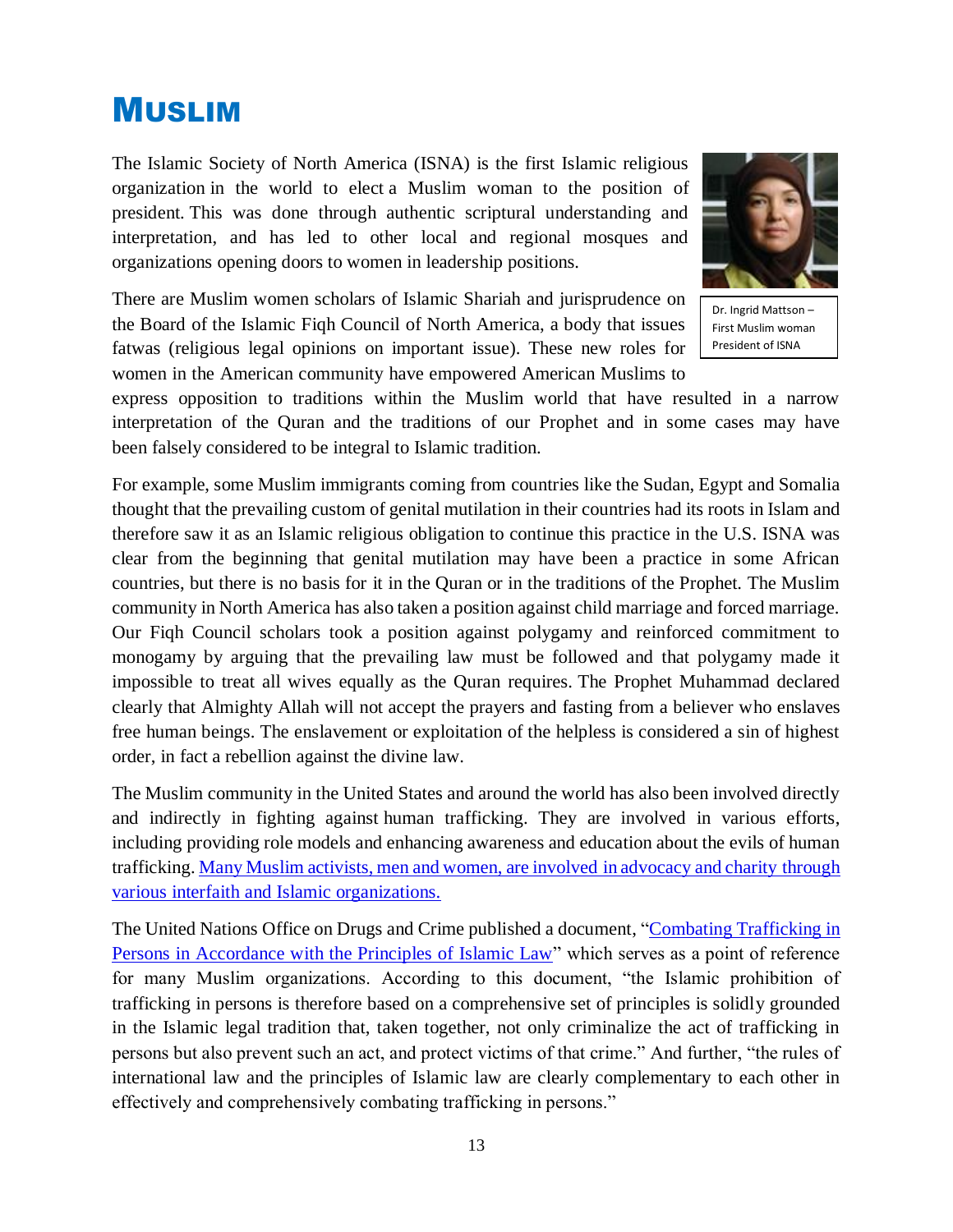### PROTESTANT

*I'll tell you what it really means to worship the Lord. Remove the chains of prisoners who are chained unjustly. Free those who are abused!* Isaiah 58:3, 6 (CEV)

Human Trafficking is a crime against humanity and ultimately a sin. Human trafficking denies the values of human life, exposes victims to serious health risks, endangers the mental well-being of victims and impedes the ability of victims to reach their full God-given potential. As Christians, we believe that "all human beings are made in the image of God, that every person is of intrinsic worth before God and that every individual has a right to the fullest possible opportunities for the development of life abundant and eternal" (*NCC Human Rights Policy Statement, 1995*). It is our responsibility to use the resources at our disposal to end human trafficking and to advocate for global policies and practices that would bring the activity we now know as human trafficking to a conclusive and absolute end. (NCC Resolution on Human Trafficking)

Protestant denominations and affiliated organizations are active in addressing human trafficking in all its manifestations. This work includes spiritual formation, poverty relief, education and advocacy. Many denominations have work or offices that call for strengthening local, state, national, and international policy. Below is a list of websites and resources that reflects such commitments.

#### **Denominational resources/links (not exhaustive):**

#### **Worship Resources: [Protestant worship resource packet](http://umc-gbcs.org/content/general/HT_Protestant_Worship.pdf)**

American Baptist International Ministries [Resolution Against Slavery](http://www.internationalministries.org/uploads/document/asset/59835/International_Ministries_Resolution_Against_Slavery.pdf)

Disciples Home Missions [Webpage on Human Trafficking](https://www.discipleshomemissions.org/congregations/disciples-women/human-trafficking-link-by-link/) 

Episcopal Church [Human Trafficking Website](http://www.episcopalchurch.org/page/human-trafficking)

Evangelical Lutheran Church in America [Human Trafficking Website](http://www.elca.org/Our-Work/Publicly-Engaged-Church/Justice-for-Women/Social-Issues/Human-Trafficking) and [Guide](http://www.loppw.org/wp-content/blogs.dir/45/files/2016/10/2016-LOPPW-Study-on-Human-Trafficking.pdf)

Global Ministries (Christian Church/Disciples of Christ & UCC) [Human Trafficking webpage](http://www.globalministries.org/human_trafficking)

Mennonite Central Committee U.S. Washington Office [Resources on Human Trafficking](http://washingtonmemo.org/trafficking)

National Council of Churches' [Resolution on Human Trafficking](http://nationalcouncilofchurches.us/common-witness/2008/human-traffic.php)

Presbyterian Mission Agency [Human Trafficking](http://www.presbyterianmission.org/ministries/human-trafficking/) Website and [toolkit](http://www.pcusa.org/site_media/media/uploads/humantrafficking/pdfs/human-trafficking-toolkit.pdf)

Southern Baptist Convention [Resolution Condemning Trafficking](http://www.sbc.net/resolutions/626)

United Church of Christ [Human Trafficking Website](http://www.ucc.org/justice_womens-issues_human-trafficking) and [synod resolution](http://d3n8a8pro7vhmx.cloudfront.net/unitedchurchofchrist/legacy_url/1588/GS-full-text-res-trafficking-final.pdf?1418425101)

United Methodist Church, General Board of Church and Society [Human Trafficking Website](https://www.umcjustice.org/what-we-care-about/women-and-children/human-trafficking)

United Methodist Women [Human Trafficking: a Resource for Preventing, Protecting,](http://www.unitedmethodistwomen.org/ht/packet.pdf) 

[Prosecuting](http://www.unitedmethodistwomen.org/ht/packet.pdf) and [Intercept the Traffickers](http://www.unitedmethodistwomen.org/intercept)

[World Council of Churches Consultation on Human Trafficking](https://www.oikoumene.org/en/press-centre/news/ecumenical-consultation-urges-elimination-of-human-trafficking)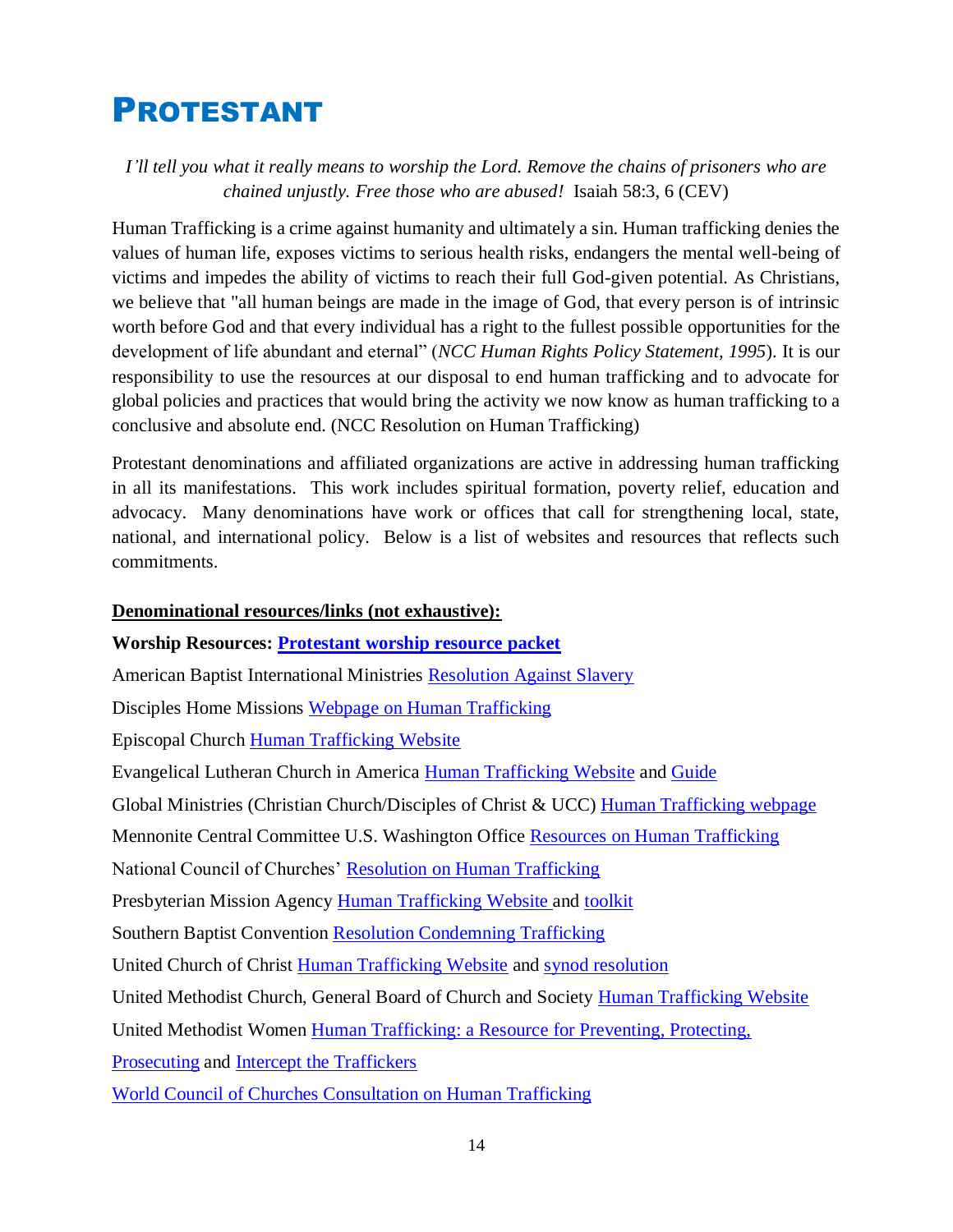### **TAKING ACTION**

- **Pray individually and with others.** 
	- $\circ$  Convene prayer gatherings with those in your faith community, with local interfaith organizations, and with the wider community for justice and healing for all those who have been affected by human trafficking.
- **Raise awareness.**
	- o Share news stories, videos, blog posts, and other forms of media that highlight the issue of human trafficking with your family, friends, and contacts.
- **Hold workshops and informational meetings.**
	- o Educate and mobilize your faith community around the issue of trafficking and consider how to support vulnerable members in your community.
- **Involve children and youth.**
	- o Create spaces for young people to dialogue about trafficking. Empower them to inform and protect themselves and others, and to help end this injustice.

#### ▪ **Support legislative action.**

- o Organize groups to write, call, or meet with your elected representatives.
- o Examples of anti-trafficking legislation could include legislation designed to:
	- Create a global fund to receive money to combat trafficking around the world;
	- Require companies to disclose the measures they're taking to address forced labor and human trafficking within their supply chains; and
	- Ensure that all runaway and homeless youth have access to services and that agencies have training to help prevent youth trafficking.
- **Contact the National Human Trafficking Resources Hotline.**
	- o Call 888-373-7888 if you suspect that someone is being trafficked.
	- o Share this number with others and encourage them to use it if necessary.
- **Encourage companies to promote fair labor practices.** 
	- o Helpful websites include: [http://chainstorereaction.com.](http://chainstorereaction.com/)
- **Help law enforcement map and investigate where trafficking is happening.**
	- o Contribute to websites such as http://slaverymap.org.
- **Consume wisely and ethically.** 
	- o Educate yourself and your community about ethically made products and supporting these products whenever possible. [http://www.betterworldshopper.org.](http://www.betterworldshopper.org/)
	- o Look for organizations that support victims or sell gifts made by survivors. Examples include: [http://www.madebysurvivors.com.](http://www.madebysurvivors.com/)
- **Fight sex tourism.**
	- o Ask travel agencies, hotels, and tour operators to sign the Code of Conduct for the Protections of Children in Travel and Tourism: [http://www.thecode.org.](http://www.thecode.org/)